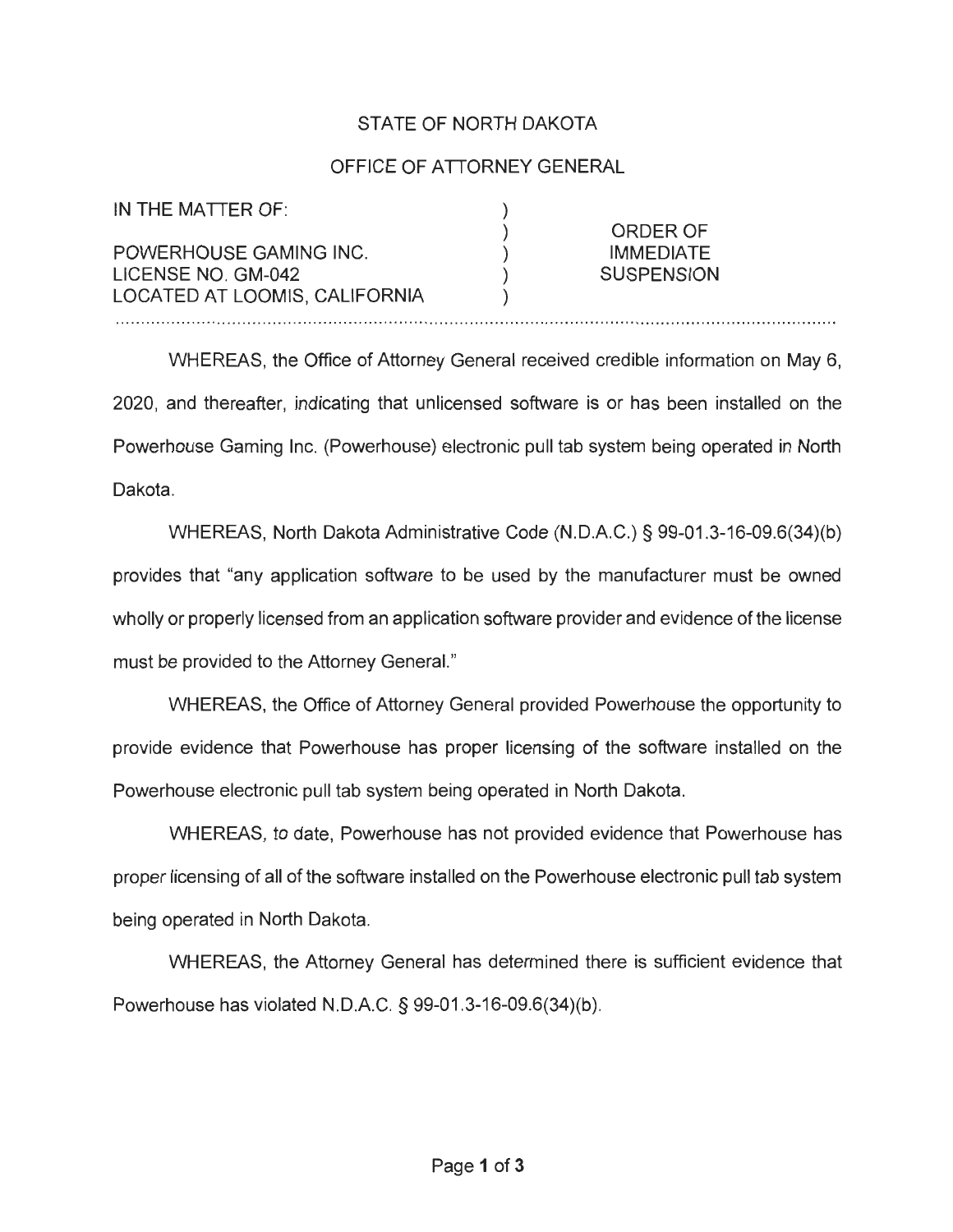WHEREAS, pursuant to North Dakota Century Code (N.D.C.C.) § 53-06.1-15.1 (9), the Attorney General, based on reasonable ground or written complaint, may suspend a manufacturer's license for violation of N.D.C.C. ch. 53-06.1 or any gaming rule.

THEREFORE, the Attorney General hereby finds:

That the licensee violated and continues to be in violation of the provisions of N.D.C.C. ch . 53-06.1 and N.D.A.C. art. 99-01 .3 as more specifically set forth above and in the Notice of Violation.

Based upon these findings, the Attorney General makes the following conclusions of law:

That the licensee violated and continues to be in violation of the provisions of N.D.C.C. ch. 53-06.1 and N.D.A.C. art. 99-01 .3 as more specifically set forth above and in the Notice of Violation.

That because of this violation, the Attorney General is authorized to issue an Order providing for, and including , the suspension or revocation of a license.

IT IS HEREBY ORDERED that the gaming manufacturer license for Powerhouse Gaming Inc. is hereby suspended as of today's date for the violation and all Powerhouse electronic pull tab devices operating in North Dakota are to be disabled immediately and remain shut down, the suspension being imposed pursuant to the provisions of N.D.C.C. § 53-06.1-15.1 (9).

IT IS FURTHER ORDERED that the gaming manufacturer license for Powerhouse Gaming Inc. will remain suspended until such time as Powerhouse provides satisfactory proof that its electronic pull tab dispensing device system is in compliance with North Dakota law, including:

1. N.D.C.C. ch. 53-06.1 and N.D.A.C. Art. 99-01 .3.